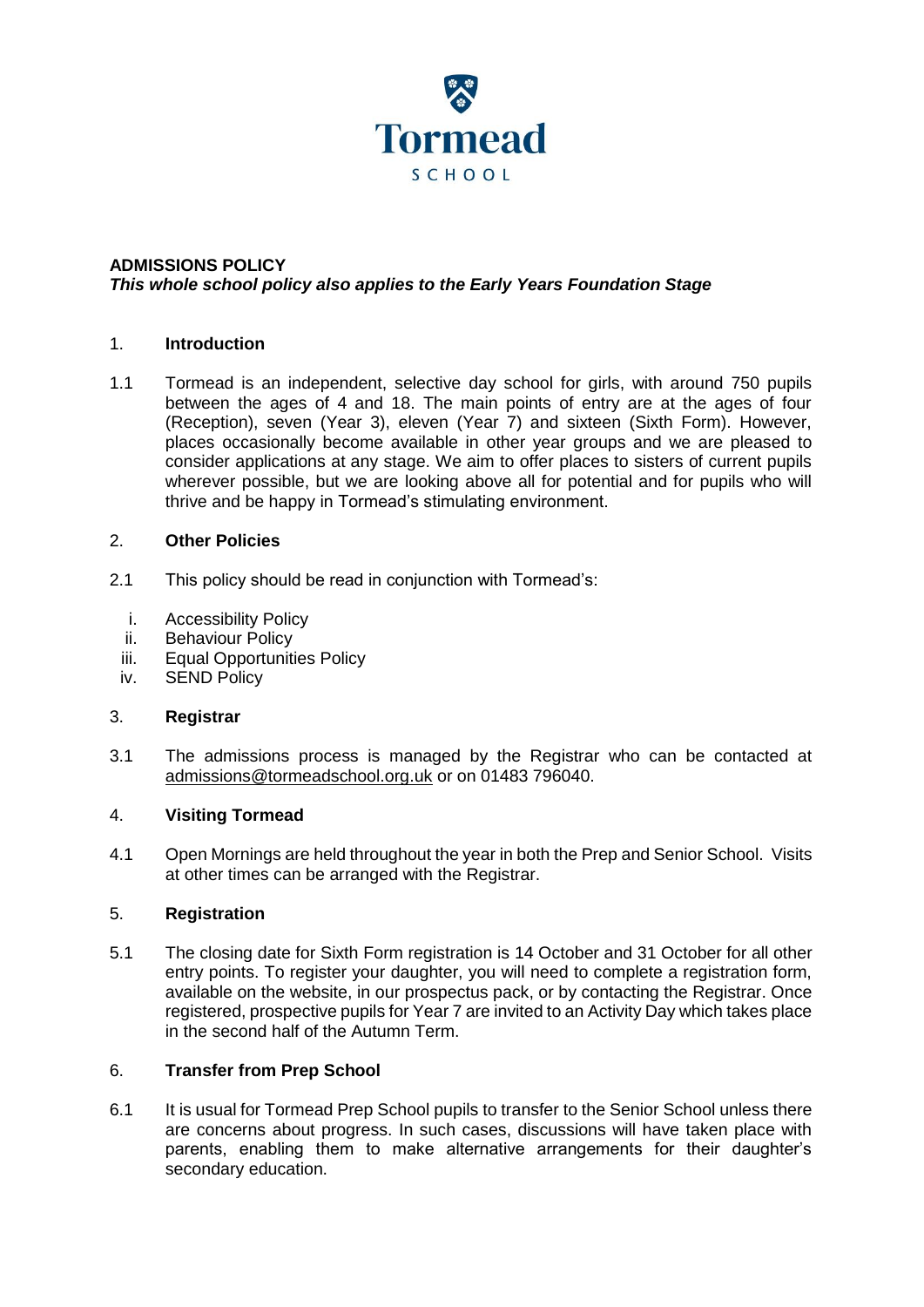# 7. **Assessment**

7.1 As an academically selective school, Tormead offers places based on the results of the tests and/or interviews as detailed below, along with a reference from the pupil's current school if applicable.

# 7.2 Reception (4+)

Assessment for Reception takes place in November. The girls are observed by several members of staff as they perform simple tasks and interact with each other. This assessment takes an hour.

# 7.3 Year 3 (7+)

Assessments take place in early January. The girls stay at Tormead all day. During the morning they sit tests in Mathematics, English and Verbal Reasoning. There are several parts to the tests, such as story writing, reading, spelling etc. In the afternoon, girls are invited to meet current pupils and take part in lessons to help them gain a feel for the everyday life of the School.

# 7.4 Year 7 (11+)

Assessments take place over the course of a morning in early December. These involve testing in Mathematics and English as well as an interview. References and/or reports are obtained from each pupil's current school. NB: Tormead Prep pupils are not required to sit 11+ Assessment

# 7.5 Sixth Form (16+)

Places in the Sixth Form are offered conditionally on the basis of predicted GCSE grades and an interview, conducted in November/December for entry the following September. Sixth Form applicants are normally required to have a minimum of eight GCSEs with at least seven at grade 7 or above, with a minimum of grade 7 required for those subjects to be studied in Sixth Form, although cases will be assessed on an individual basis and certain departments require an 8.

## 8. **Reports from Current Schools**

8.1 Once parental permission is received, contact is made with the girl's current school to request a brief confidential report on her academic and other achievements. A similar request is made to nurseries and playgroups for children joining the Reception Class.

## 9. **Special Educational Needs and Disabilities (SEND)**

- 9.1 Parents of all prospective girls are encouraged to give full details of the nature and effect of any special educational need or disability affecting their daughter in order to enable the School to consider any adjustments it might need to make.
- 9.2 In assessing any girl or prospective girl the School may take such advice and require such assessments as it regards as appropriate. Subject to this, the School will be sensitive to any requests for confidentiality. Some adjustments can and will be made, such as seating a girl with a known hearing or visual impairment at the front of the class during the entrance examinations.
- 9.3 Given the academically selective nature of the School, no adjustment will be made to the minimum overall academic standard required of all girls, but individual reports on SEND will be taken into account when assessing performance in the examinations.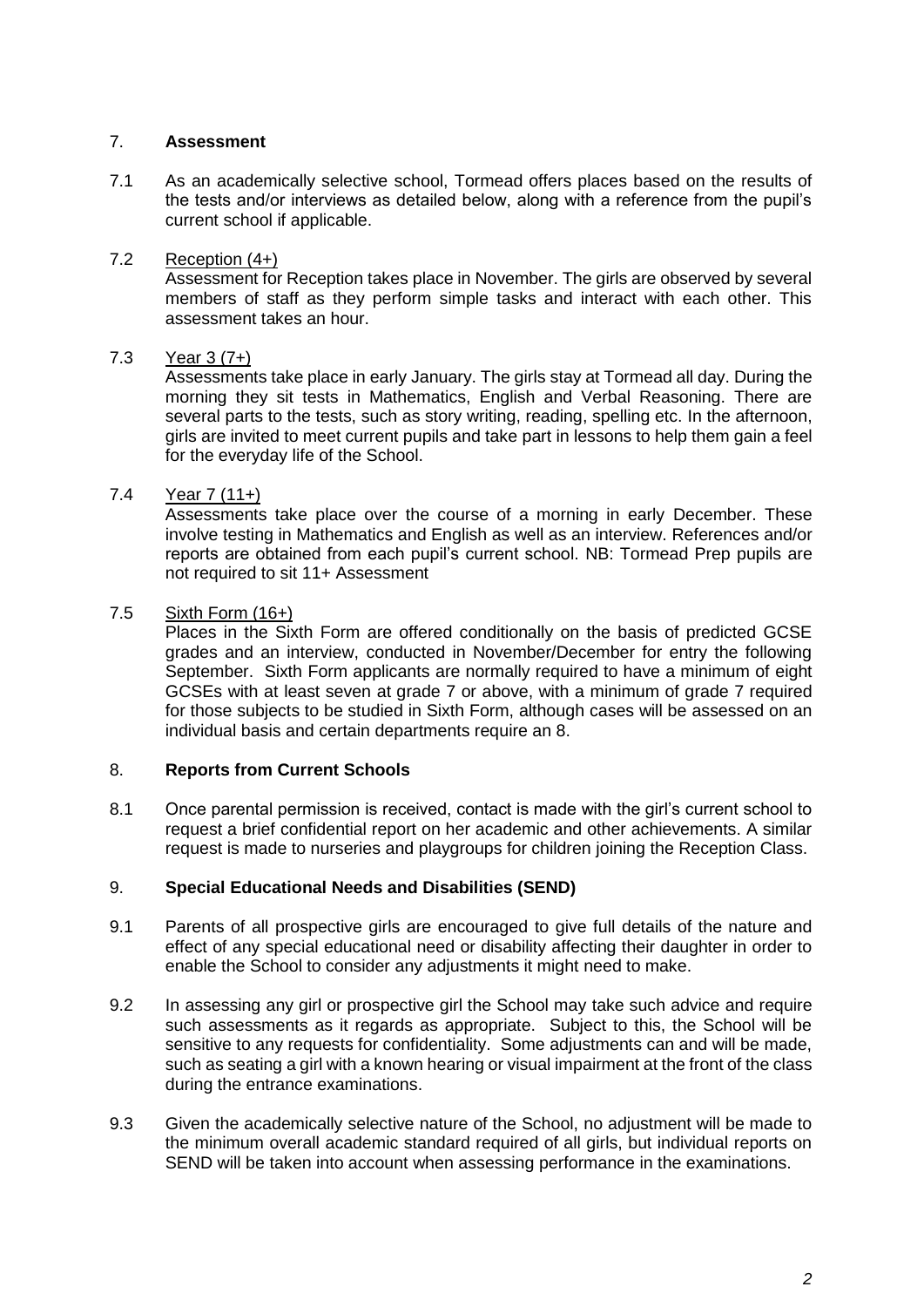### 10. **Acceptance**

10.1 Parents are asked, on acceptance of a place, to sign that they agree to conform to the Terms and Conditions. A copy of the Terms and Conditions is sent when a place is offered.

## 11. **Transition**

11.1 We recognise that the transition between schools can be a period of challenge for a number of our girls and have systems in place to ease this process and minimise any sense of upheaval. Please see our Behaviour Policy for further details. The Registrar will notify the local authority when we add or remove a pupil's name to the Admissions register at non-standard transitions.

### 12. **Admissions register**

- 12.1 The admissions register is electronically backed up on a monthly basis. The Head of IT is responsible for ensuring this has been done.
- 12.2 The admissions register will be kept for a minimum of three years.
- 12.3 An annual audit after each Admissions cycle takes place to ensure the correct data is captured on the admissions register.

### 13. **Scholarships**

- 13.1 All scholarships are reviewed annually and are tenable for the whole of a girl's time at Tormead, subject to our satisfaction with her overall effort and attitude towards her studies. Award-holders are expected to remain at Tormead until they have completed their A-Level examinations.
- *13.2* Year 3 (7+)

## 13.3 Academic

Academic Scholarships are available to girls – both Pre-Prep pupils and external applicants. External applicants will be invited to sit 7+ Entry tests in English, Mathematics and Verbal Reasonining, along with current pupils. There is no separate scholarship application form to complete to be considered for this award. Current Pre-Prep girls are automatically considered for the scholarship and do not need to submit a registration or application form. Girls who display scholarship attributes will be invited for interview with the Prep School Head and the Director of Studies.

13.4 The Scholarship is worth 10% reduction in fees and will be for the duration of the pupil's time in the Prep School. There will be an expectation that the scholar will perform at a high academic level throughout her time at the Prep School and participate fully in the Beacon Programme.

## 13.5 Year 7 (11+)

At 11+ (Year 7) we offer Academic, Music, Art, Drama and Sport Scholarships worth 10% of tuition fees. Scholarship application forms are sent following the deadline for registration.

## 13.6 Academic

Candidates are assessed for Academic Scholarships on the basis of their performance in the entrance examination. All candidates are therefore automatically considered and there are no separate scholarship papers. Academic scholars are expected to attend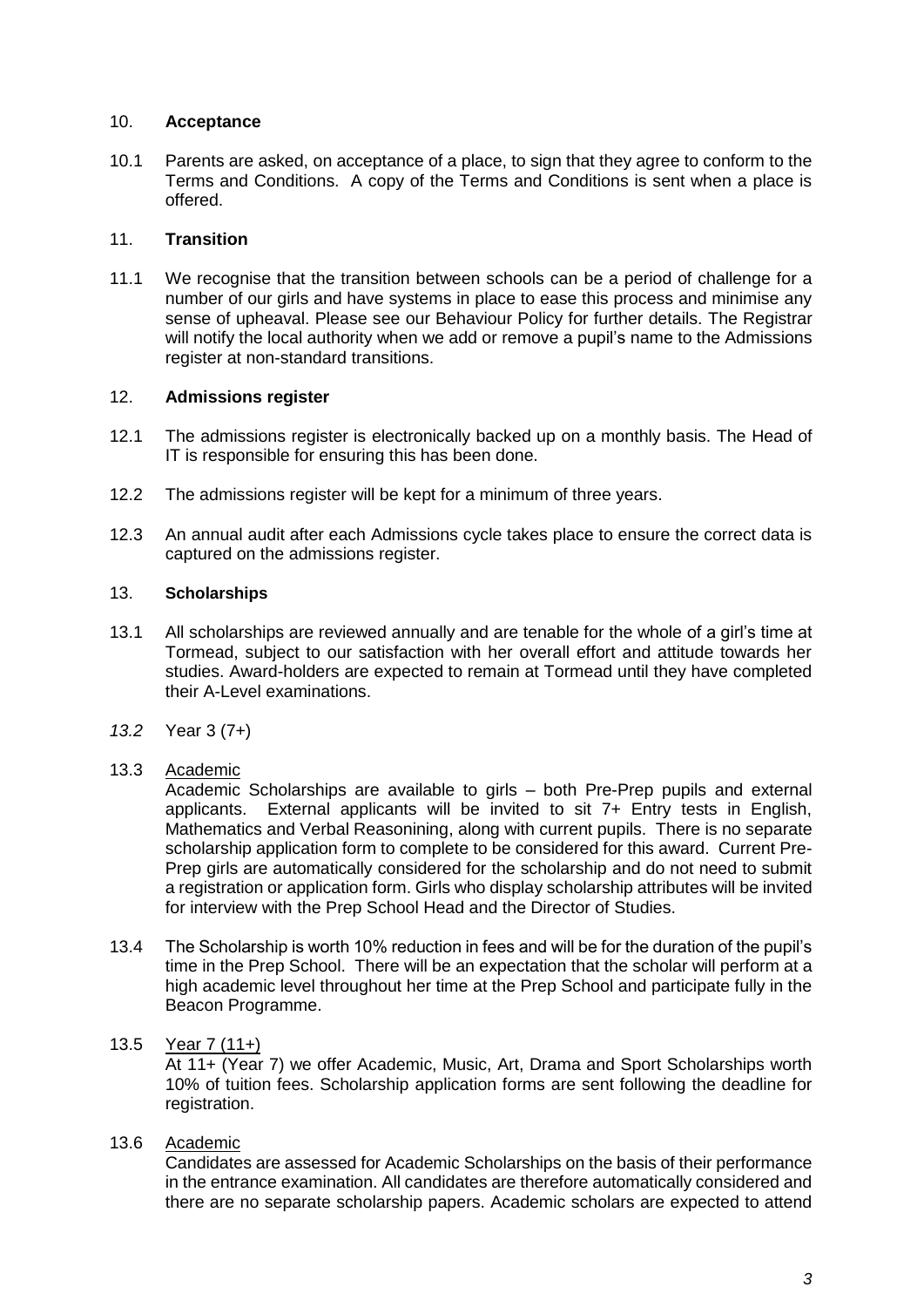Clayton Society events including half-termly meetings and the annual lecture and dinner; Beacon enrichment sessions; and termly informal meetings with the Head.

## 13.7 Art

To be considered for an Art Scholarship, candidates must submit a collection of their recent artwork and/or a selection of their sketchbooks on the day of the entrance examination. Interviews for short-listed candidates, which include a one-hour drawing test, normally take place in January. Art Scholars are expected to study Art at GCSE level and attend Art Scholars' Club.

### 13.8 Drama

To be considered for a Drama Scholarship, candidates are asked to bring a portfolio with them to act as a focus for discussion. This may include certificates from Drama examinations, photos and/or programmes from productions that the candidate has performed in or seen and reviews of productions or reflections on workshops. Shortlisted candidates will be invited to Tormead for a twenty-minute audition with the Head of Drama in January. During the audition, candidates will be asked to perform a pre-prepared monologue of their own choice which lasts no more than two minutes. Drama Scholars are expected to study Drama to at least GCSE level and play a leading role in Tormead's Drama programme.

### 13.9 Music

To be considered for a Music Scholarship, candidates should be approximately Grade 4/5 standard on their principal instrument and show evidence of attainment on a second instrument. Auditions will normally be held in January. Candidates will be expected to perform two contrasting pieces of music on their principal instrument and one piece on their second. There will be aural and sight-reading tests, together with a short interview. Evidence of composition, whether played or written down, may be an advantage.

- 13.10 In addition to the reduction in fees, Music Scholarships cover the cost of tuition for one instrument, provided that tuition is taken at Tormead. Scholars are also encouraged to participate in our Endangered Instruments Scheme: Music Scholars who are currently learning, or who wish to choose to start lessons on, oboe, bassoon, French horn, double bass or trombone will have the cost of these lessons covered, where the lessons are taken in Tormead. Music Scholars are expected to study Music at GCSE level and contribute wholeheartedly to at least three extra-curricular music groups in the school.
- 13.11 A Music Exhibition may also be awarded. There is no reduction in school fees, but an Exhibition does cover the cost of instrument tuition provided that the tuition takes place at school.

### 13.12 Sport

In order to be considered for a Sport Scholarship, candidates must submit a one-page sporting CV. Short-listed candidate are invited to attend an assessment day which normally takes place on the Saturday following the entrance interviews in January. Sport Scholars are expected to participate in the Elite Athletes Programme and contribute wholeheartedly to the sporting life of the School.

#### 13.14 Sixth Form (16+)

In the Sixth Form we offer Academic, Art, Drama, Music and Sport Scholarships worth 10% of tuition fees. Scholarship application forms for external candidates are sent following the deadline for registration.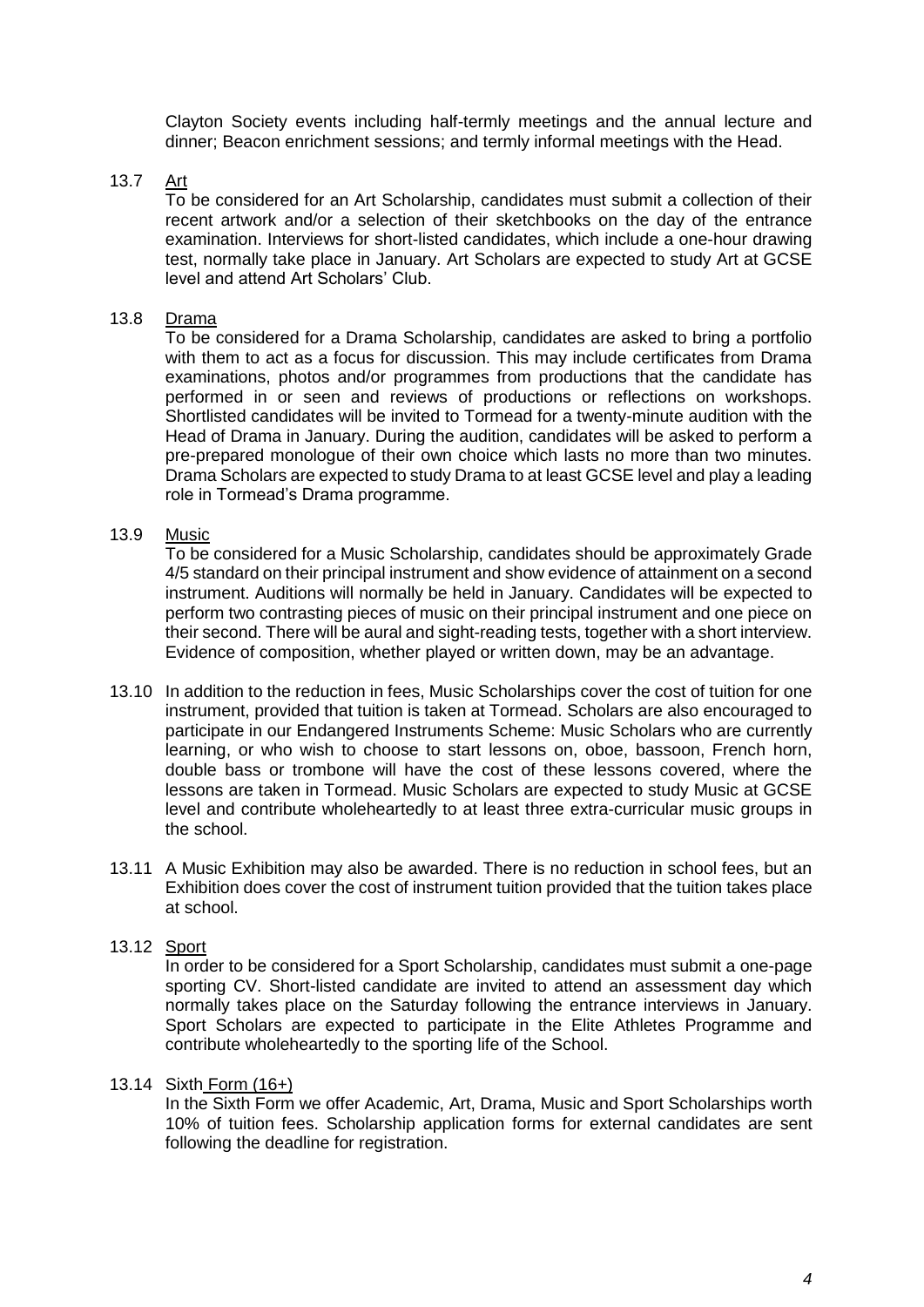## 13.15 Academic

Candidates are assessed for Academic Scholarships on the basis of their performance in the scholarship examination and interview. Academic scholars are expected to attend Clayton Society events including half-termly meetings and the annual lecture and dinner; Beacon enrichment sessions; and termly informal meetings with the Head.

## 13.16 Art

To be considered for an Art Scholarship, candidates must submit a collection of one year's work and a selection of their sketchbooks, a discussion of which will form the basis of their interview. Art Scholars are expected to study Art at A level and contribute wholeheartedly to the department.

# 13.17 Drama

To be considered for a Drama Scholarship, candidates must prepare and perform a two-minute long monologue. They will also have an interview with the Head of Drama during which they will be asked to elaborate upon their experience by sharing a portfolio of photographs, certificates and/or programmes that highlights their experience of Drama both in and outside school. Drama Scholars are expected to study Drama up to AS Level and they must play a leading role in the School's Drama programme, both on and off stage.

## 13.18 Music

To be considered for a Music Scholarship, candidates should be approximately Grade 6/7 standard on their principal instrument and show evidence of attainment on a second instrument. Candidates will be expected to perform two contrasting pieces of music on their principal instrument and one piece on their second. There will be aural and sightreading tests, together with a short interview. Evidence of composition, whether played or written down, may be an advantage.

- 13.19 In addition to the reduction in fees, Music Scholarships cover the cost of tuition for one instrument, provided that tuition is taken at Tormead. Scholars are also encouraged to participate in our Endangered Instruments Scheme: Music Scholars who are currently learning, or who wish to choose to start lessons on, oboe, bassoon, French horn, double bass or trombone will have the cost of these lessons covered, where the lessons are taken in Tormead. Music Scholars are expected to contribute wholeheartedly to at least three extra-curricular music groups in the school.
- 13.20 A Music Exhibition may also be awarded. There is no reduction in school fees, but an Exhibition does cover the cost of instrument tuition provided that the tuition takes place at school.

## 14. **Entrance Bursaries**

- 14.1 The Governors of Tormead are committed to broadening access to the school by offering to eligible parents/guardians means-tested financial support with the payment of school fees.
- 14.2 Entrance bursaries are for new applicants to the school at 11+ and 16+, where parents/guardians are unable to fund the tuition fees. They may be awarded in the form of a discount of up to 100% on tuition fees payable and assistance with extras and will include school uniform and residential trips, depending on the financial, compassionate or other pertinent circumstances of applicants. In some cases, assistance with lunches and transport to/from school may also be available.